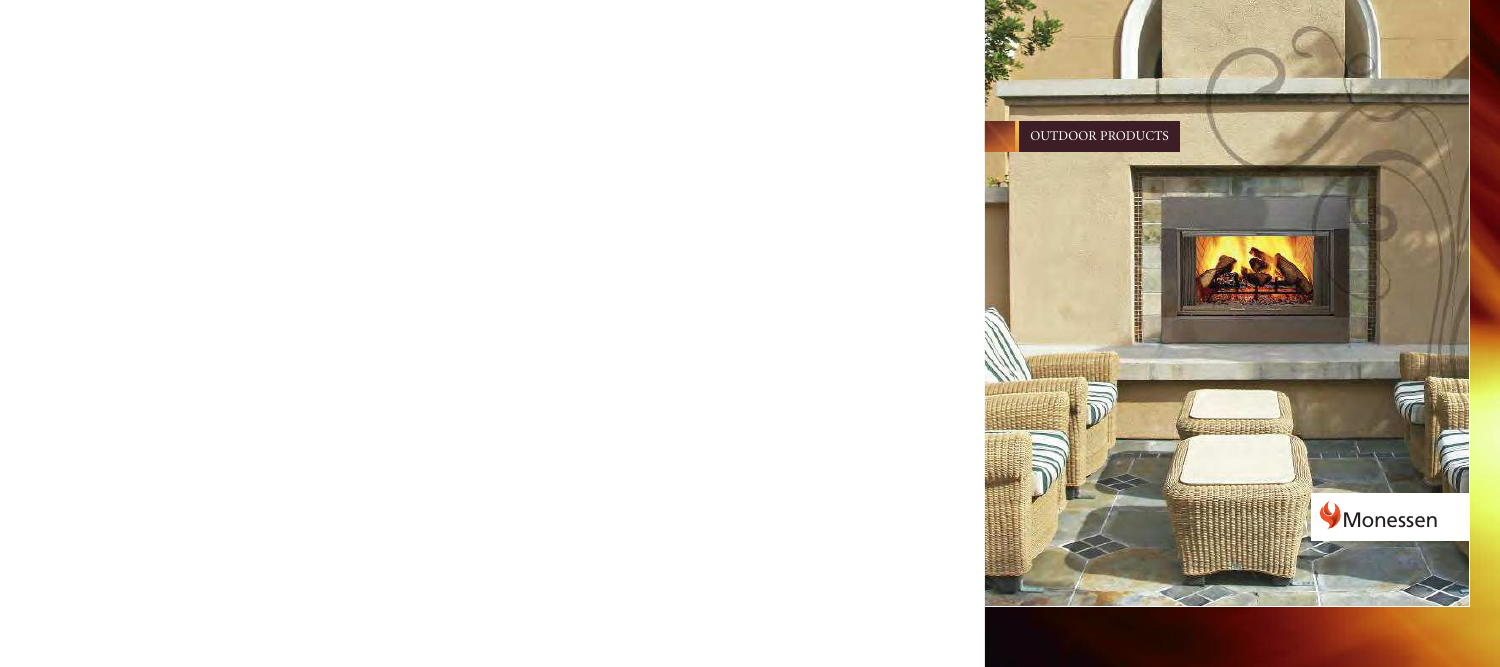WARM WELCOME

しと

Nothing invites or delights like the dancing flames of a fire. For thousands of years fire has been the focal point of hearth and home and, like so many families before, we invite you to sit by ours and enjoy their warmth and beauty.

ODSR36A wood burning fireplace

ODSR42A wood burning fireplace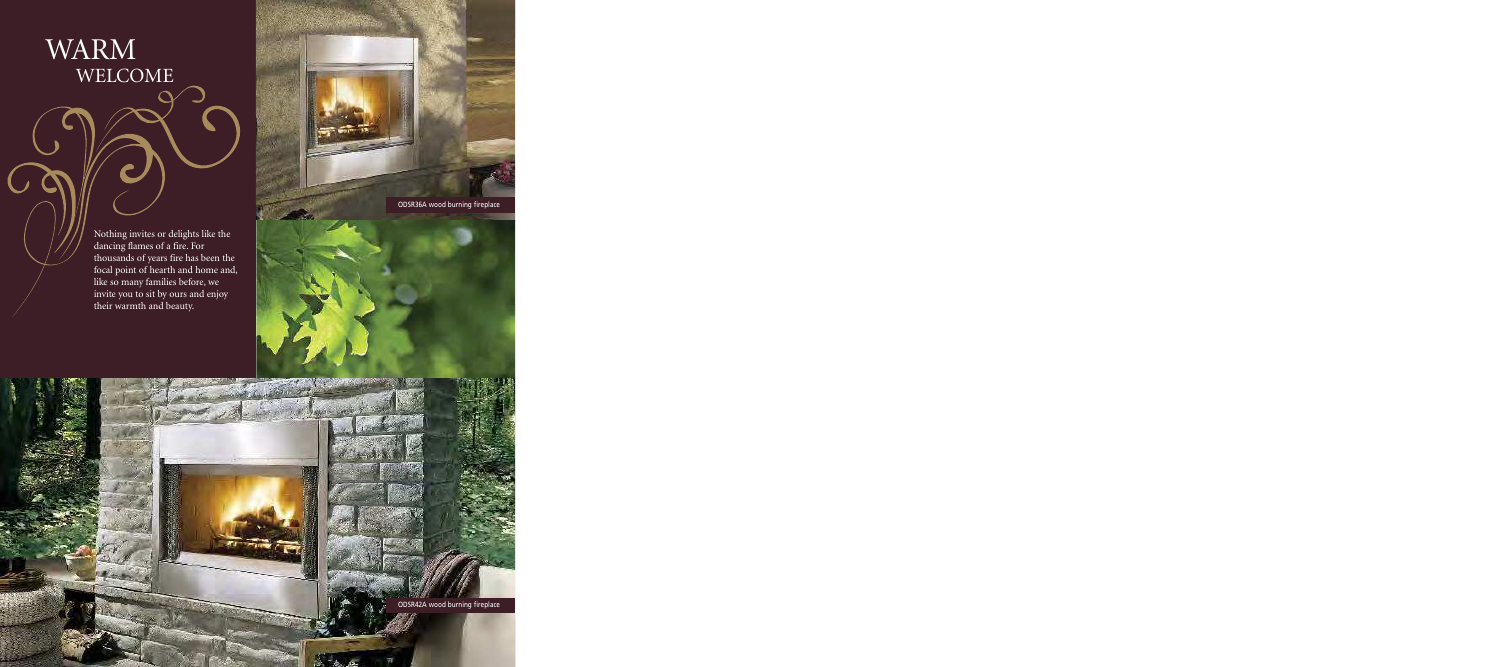# MAKE THE OUTDOORS GREAT AGAIN WITH AN OUTDOOR WOOD FIREPLACE FROM MONESSEN

# WOOD BURNING FIREPLACES

#### AL FRESCO ODSR36/42A

Nothing enhances outdoor ambiance like the elegant stainless steel Al Fresco wood burning fireplaces from Monessen. Build your outdoor room around their radiant heat and expansive view of real wood flames. Available in both 36 and 42 inch sizes and with optional bi fold stainless steel doors, the Al Fresco will make the most of your outdoor living space.

#### **SR44SS**

Enjoy the crackling hiss of a roaring wood fire surrounded by the sophisticated style of the Monessen outdoor wood burning fireplace. No longer just the stuff of campfires, the real wood flames of the Monessen outdoor wood burning fireplace add elegance and warmth to any outdoor room or patio setting.

Bring the outdoors in by installing the Monessen outdoor wood burning fireplace into any indoor room where a proper venting system can be installed.

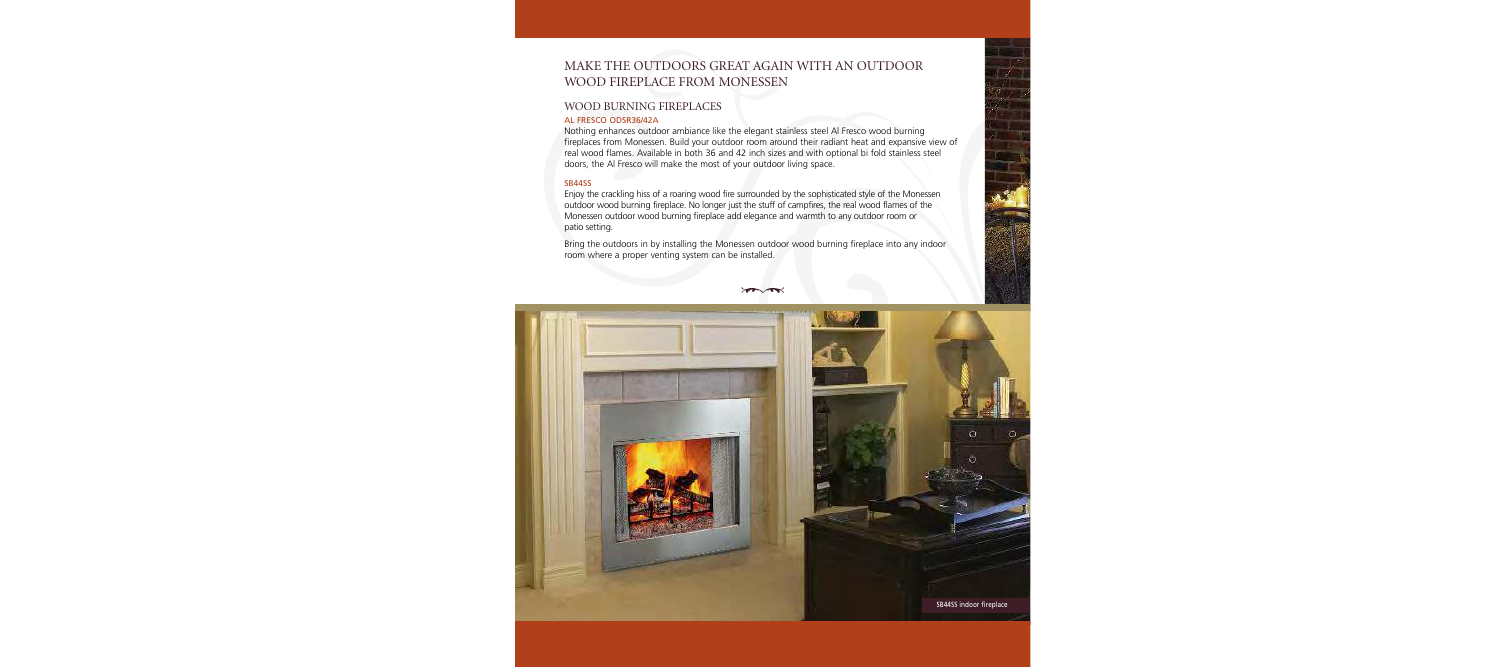

# UNVENTED OUTDOOR GAS FIREPLACES AL FRESCO ODGR400/500

Your home just got a lot larger. With the new Al Fresco outdoor unvented gas fireplace by Monessen, your cozy family gatherings or formal entertaining are no longer limited to the indoors. With an expansive viewing area, stainless steel quality construction, optional doors, and up to 60,000 BTUs of warmth, the Al Fresco is the perfect all weather addition to your outdoor room. From a city rooftop to a suburban backyard retreat, the ambience of an inviting fire can be yours just about anywhere.

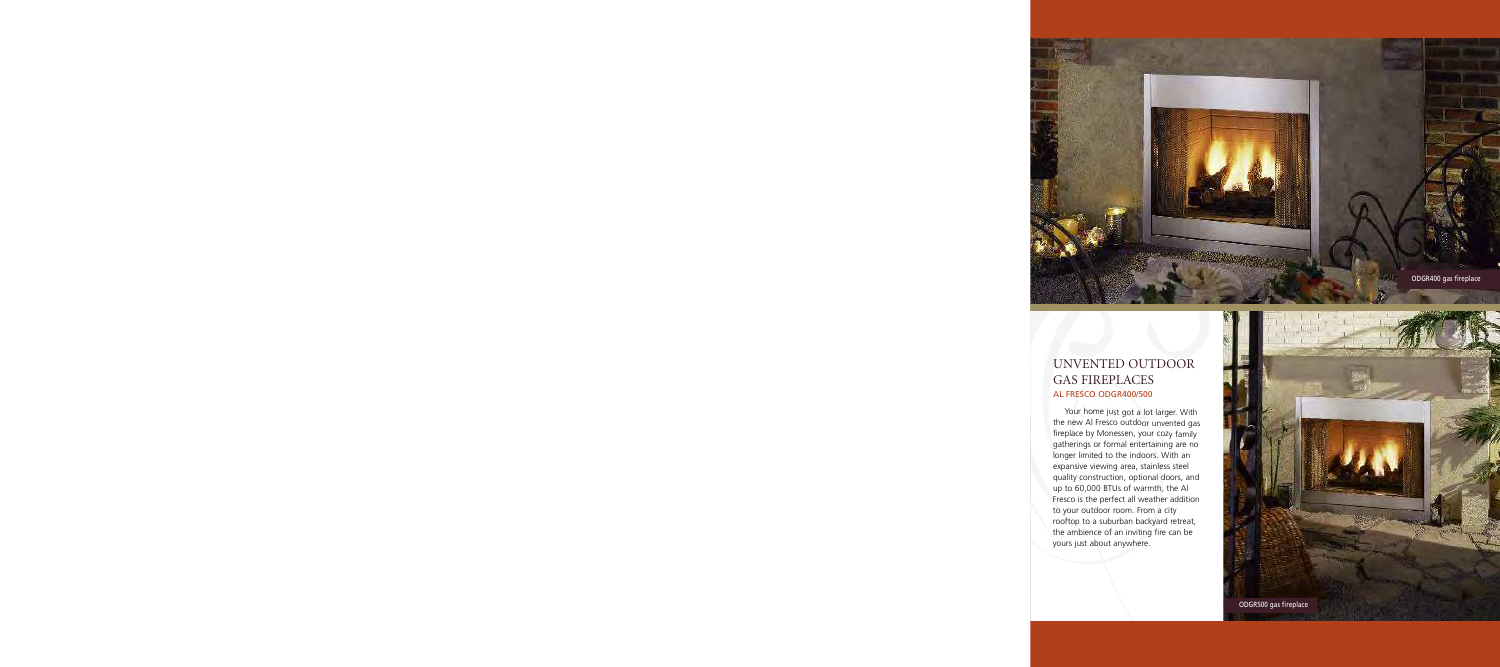

## Standard Features

### **WOOD BURNING FIREPLACES**

- **ODSR36/42A**
- $\bullet$  22" deep
- Stainless steel construction
- Refractory brick firebox lining
- Side gas line access

#### **SB44SS**

- •263/8"deep
- Stainless steel construction
- Herringbone refractory firebrick lining
- Side gas line access

#### **GASFIREPLACES ODGR400/500**

- Feature stainless steel mesh screen, basket grate and concrete brick firebox lining
- Fully insulated radiant gas fireplace models in 36" and 42" size
- Flex line with cut off pre-installed
- Weather resistant gas burner system and logs

## Optional Accessories

#### **WOOD BURNING FIREPLACES OSSR36/42A**

- Bi-fold doors in weather resistant stainless steel
- Outside air kit

#### **SB44SS**

- Full framed glass doors
- Stainless steel glass doors
- Outside air kit
- Duct connector

#### **GASFIREPLACES ODGR400/500**

- Bi-fold doors glass doors are available in weather-resistant stainless steel
- Weather cover for gas logs/burne
- Drain pan (recommended for exterior wall applications)
- 4" Stainless Steel Hood
- Conversion Kits available

# LOG SET VWFOD24

VENTED OUTDOOR

Now you can enjoy the ambiance of an open outdoor wood fire, with the convenience of propane or natural gas. The Matchlight Refractory Cement Vented Outdoor Log Sets from Monessen offers you easy manual match-lighting ignition in two distinct arrangements: our Classic Series - available in 24 and 30 inch sizes, and our Colossal Series - available in 30 and 36 inch sizes. It's the great outdoors - only better!

- Built in flue damper
- Mesh screen
- Basket grate
- Uses SK8 chimney
- Can be installed indoors or out
- Built in flue damper
- Mesh screen
- Basket grate
- 60,000 BTUs provides superior warmth on chilly nights
- No venting required on gas models means installation flexibility - gas models can be installed virtually anywhere allowable by local building code (outdoor only)
- CSA design certified

#### **VENTED OUTDOOR LOGS**

VWFOD24 Classic Series VWFOD24 Classic Series



American Oak refractory





Massive Oak refractory

VWFOD24 Colossal Series VWFOD24 Colossal Series



Split Pine refractory Weathered Pine refractory